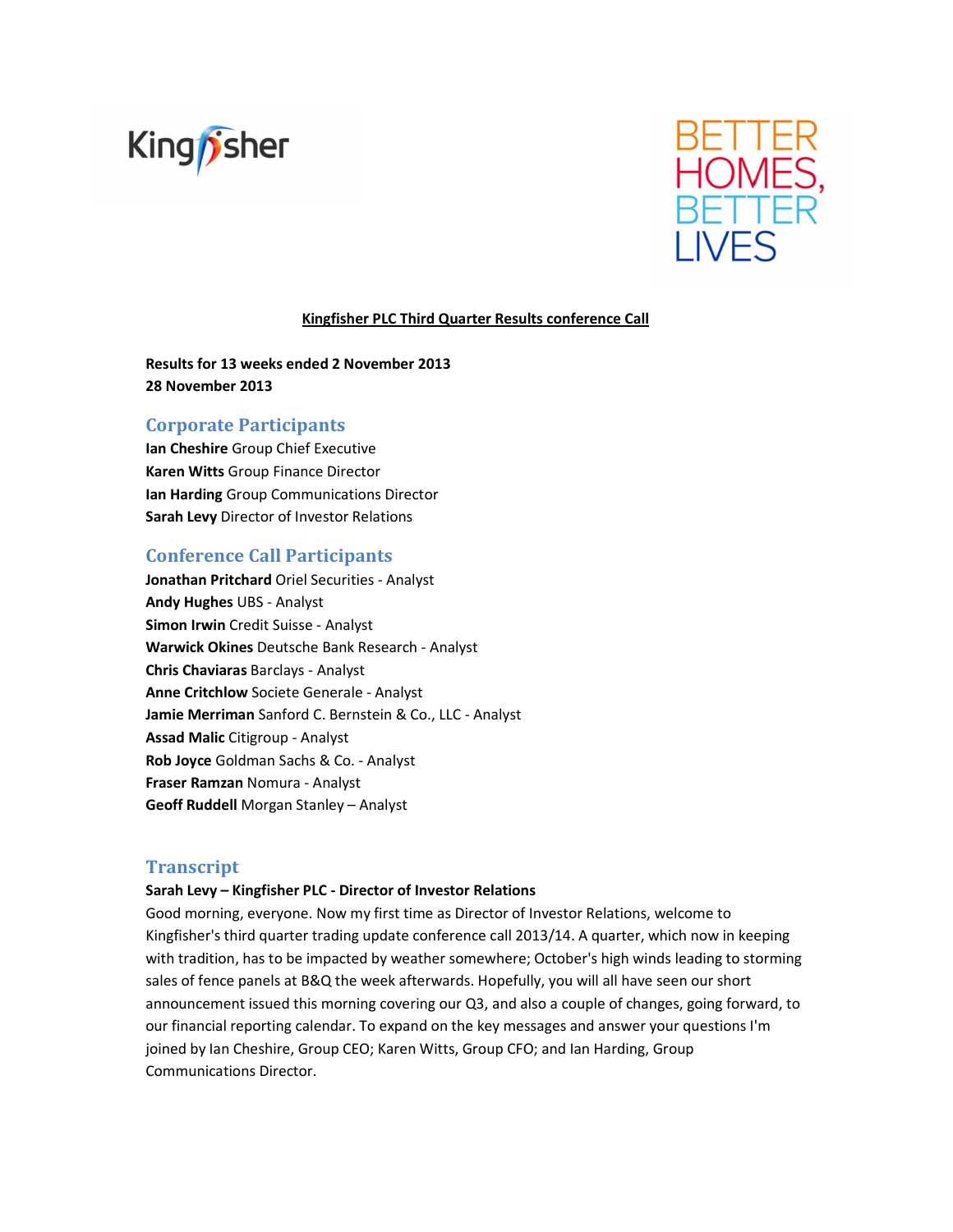Allow me, therefore, now to hand over to Ian Cheshire for a few introductory comments before taking your questions. Over to you, Ian.

### **Ian Cheshire - Kingfisher PLC - Group Chief Executive**

Well, thank you very much for the first time introductions, Sarah, and the Ian Harding memorial joke (laughter).

I think the overall message is that, having gone through clearly a mixed first half of 2013, we saw Q3 come through with growth in sales and profits, which is important, given it's one of our big trading periods and sales up in each of the geographic divisions; in overall terms 8% up, or 4.6% in constant currency, based on a 1.4% like for like.

Retail profit up in total; reported basis is nearly 6% to GBP271 million, which is 1.7% in constant currencies, and clearly, the sales and the profit growth is a little less than had been pencilled in, reflecting, I think mostly, the ongoing weakness of the market in France. The economy there really seems to be lagging behind some of the recovery trends we're perhaps seeing in the UK, where I think some of the stimulus over the last 12 months has shown up, certainly in the construction market, and reflected in some of the trade numbers that you've seen.

If we look at the performance by geographic area, just to touch on a few details. Sales were up 1.9%, but retail profit down 5.6% to GBP140 million, against a backdrop where consumer confidence remains weak. The overall Banque de France data we put in the release is 0.2%; it's flat. Actually, DIY is probably doing better than the furniture and other retail markets in France. So it's more resilient, but it's not really going anywhere. And on a 12 month moving basis, with the markets down 2.2%.

So this isn't a buoyant market and I think, as a result of that, in the quarter we saw a high degree of promotional activity, both advertising spend and price action, which has meant there's been again a level of margin impact in this quarter.

Probably also worth pointing out though the GBP4 million to GBP6 million difference in timing and bonus release from last year and development costs this year, which probably mean the profit number for the quarter looks optically a little bit worse, and not what I would describe as the underlying reality.

The Casto sales have clearly outperformed the market; in France I think we're in good structural shape. And Brico, although weaker than the Banque de France data in terms of the data we're looking at, looks to be tracking in line also with the construction estimates. There you are still seeing, if you take the quarter, an over 20% year-on-year decline in permis de construires and the housing market that's in negative territory, as opposed to the UK being in positive territory.

I think both businesses in France have been coping with the environment reasonably well, but the environment is significantly less cheerful.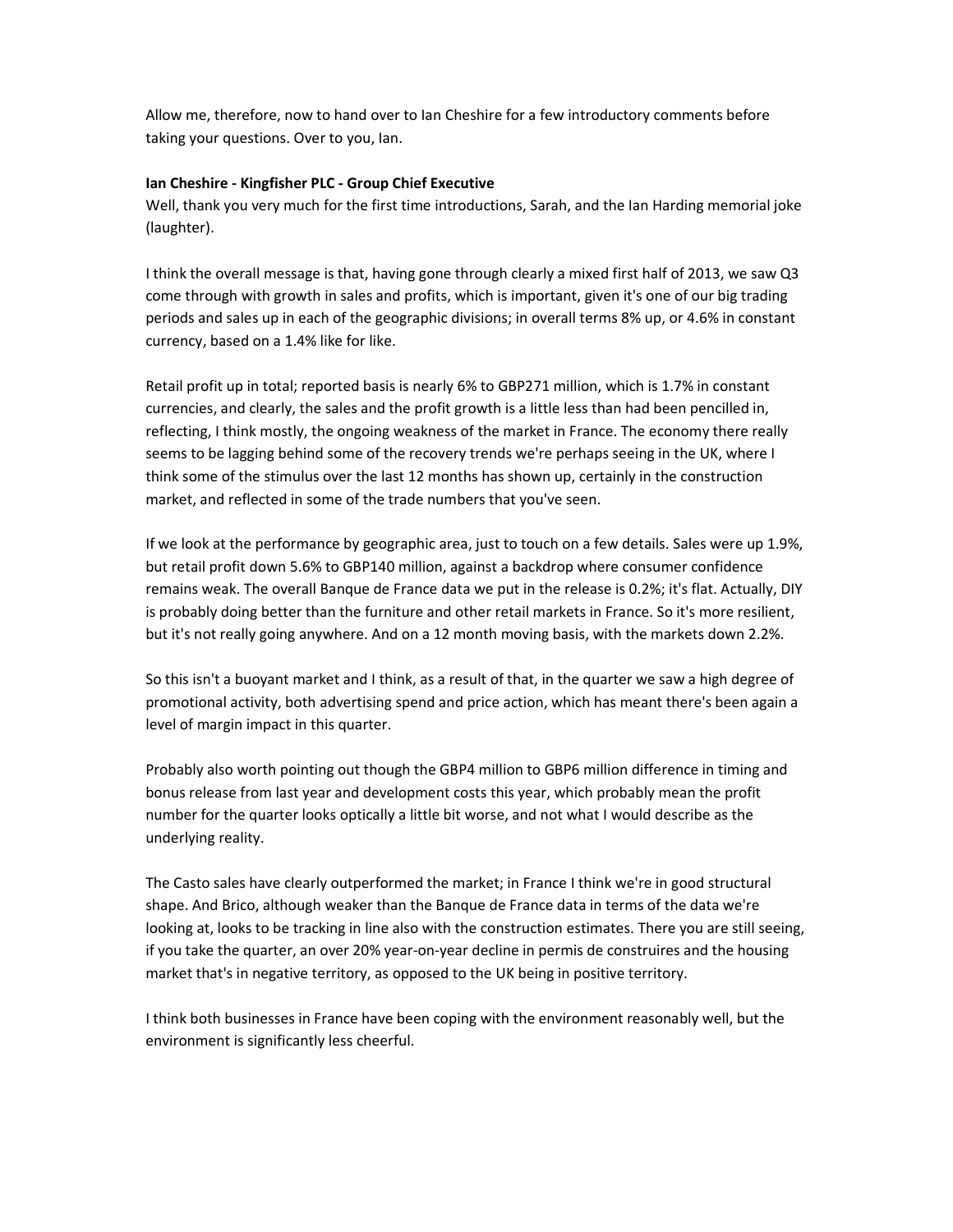Turning to the UK; sales and profits up, really turbocharged by a great performance from Screwfix. Overall sales in the UK 2% LFL, 3.7% up, resulting in profit growth in the UK in total of 8.3%, which is a very decent performance for us.

I think the contrast between the two -- really between B&Q and Screwfix underlines this point about trade and consumer. B&Q LFL 0.4% with indoor really picking up. Outdoor products year on year down really because, last year in Q3, we cleared a lot of our seasonal stuff that we hadn't managed to sell in the dreadful spring/summer. This year, we've sold it at a fuller price, so the mix is different and generally, building products and indoor projects seem to have gone well. Flooring sales, pretty strong, and there may have been some been read across there from the earlier numbers we saw from Topps.

And then the one-off factoid is that the storm delivered a 41% surge, as Sarah said, in fence panel sales. We're still selling lots of interesting fashionable products. If you have a desire to have your wall covered with white wallpaper with massive red kiss prints on it, please come to B&Q immediately; it's one of our best sellers and may be selling out.

B&Q, I think it's actually pointing out it's two quarters of positive LFL. You have to go right back to, I think, 2009 to see that. A good solid performance, really helped by TradePoint in the heavy end, rather than the soft end. But consumers probably not spending at the rate that the trade and the business end is, because realistically, real wages have yet to catch up.

Screwfix, LFL of 11%, fantastic; 300<sup>th</sup> store opening; click and collect is now 50% of the website orders; and we're seeing, particularly individual areas like workwear selling well. So the white vain man is alive and spending and we think Screwfix is well set up for further growth.

On other international, in total terms, sales up 12%, and that's partly helped by including Romania for the first time. And good profit growth, 14% in constant currency.

I think really the highlight, pointing out the positive, is a very good performance in Poland, which is encouraging to see after a difficult few years and Romania chipping in GBP1 million, but offset in the quarter by a continued weakness in the Russian market where we've got single digit LFL now as opposed to double digit at the beginning of the year. I think we are seeing a softer market in Russia, which is leading to that decelerating. Over again the midterm, I don't have any issue with that being a fantastic market, but it's probably changing the shape of our other international.

So in stepping back and saying, where are we? It's good to have delivered sales and profit growth as this is important, but we recognize that the markets in the UK are showing signs of encouragement from the trade end; probably a bit early to call it from the consumer end.

France remains a concern, but I think it is a concern that the business is well-placed to deal with and I certainly wouldn't be turning bearish on France. I think it's just a difficult trading period. If it continues for a bit longer, then there may be opportunities on the upside for us in terms of gaining share.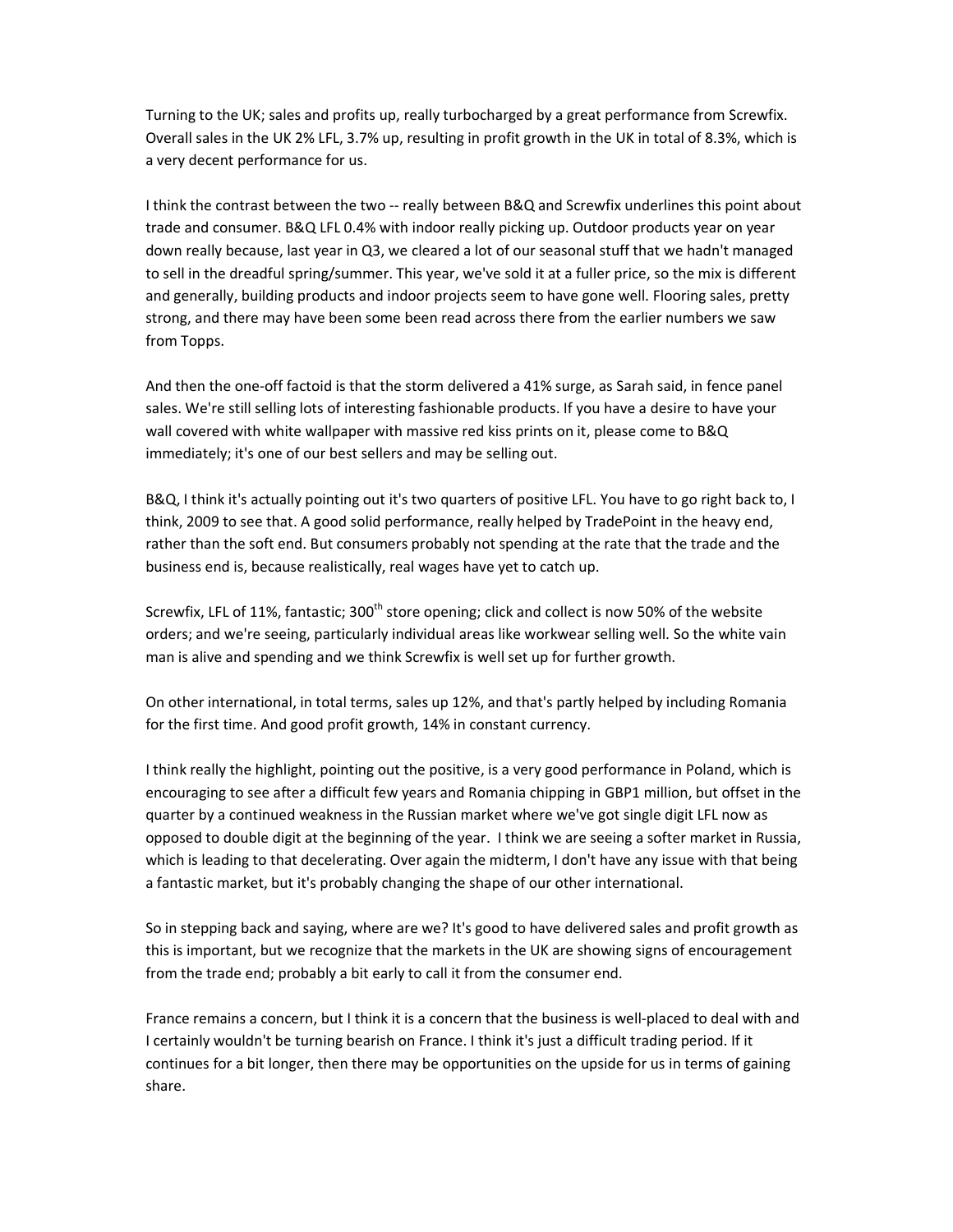So I would stay fairly sanguine about France, and particularly if you take out some of the timing distortions, quarter on quarter, year on year, I think the underlying position is reasonably decent. I think what this keeps just coming back to is we need to carry on executing the plan, particularly in terms of driving margin improvement and then choosing how we reinvest it.

We will, I think, continue to benefit from the trade-led recovery in the UK, and we continue to benefit from having a very wide international spread.

So from my point of view, I think we have a lot more self-help to do. Reasonably robust sets of opportunities, and I think greater visibility in France would be a good thing, but I think the underlying position is decent. And we basically look forwarding to rounding out Q4 and finishing the year for setting up for next year.

That's probably all I was going to say, and I suggest we can go straight to questions and the magic system will work us through, as directed by Sarah, you have to be very polite or you'll find you've been demoted down the question queue (laughter).

# **Questions and Answers**

#### **Jonathan Pritchard - Oriel Securities – Analyst**

Morning all, very straightforward one from me. Do you think gross margins in France will be up or down in the next five quarters?

#### **Ian Harding - Kingfisher PLC - Group Communications Director**

I want to know what the 3:30 at Chepstow's going to be as well (laughter).

### **Ian Cheshire - Kingfisher PLC - Group Chief Executive**

I think, Jon, I'll answer the question in a two-parter, I'm afraid. One is, I'm very confident we will continue to get sourcing and synergy and rebate gains, because I think that is [definitely] happening.

The degree of price promotion over the next any quarter is much harder to predict. I think structurally, France has been a more robust margin environment; we've had little promotional spats in the past.

I would hope for a flat performance rather than a decline, but we will have to play the trading environment that we see in front of us. And it is important that we invest some of our gains to drive top line volume growth. So I'm focused more on driving up the total cash margin rather than worrying about some of the percentages.

#### **Jonathan Pritchard - Oriel Securities – Analyst**

Okay. That's fine, thank you.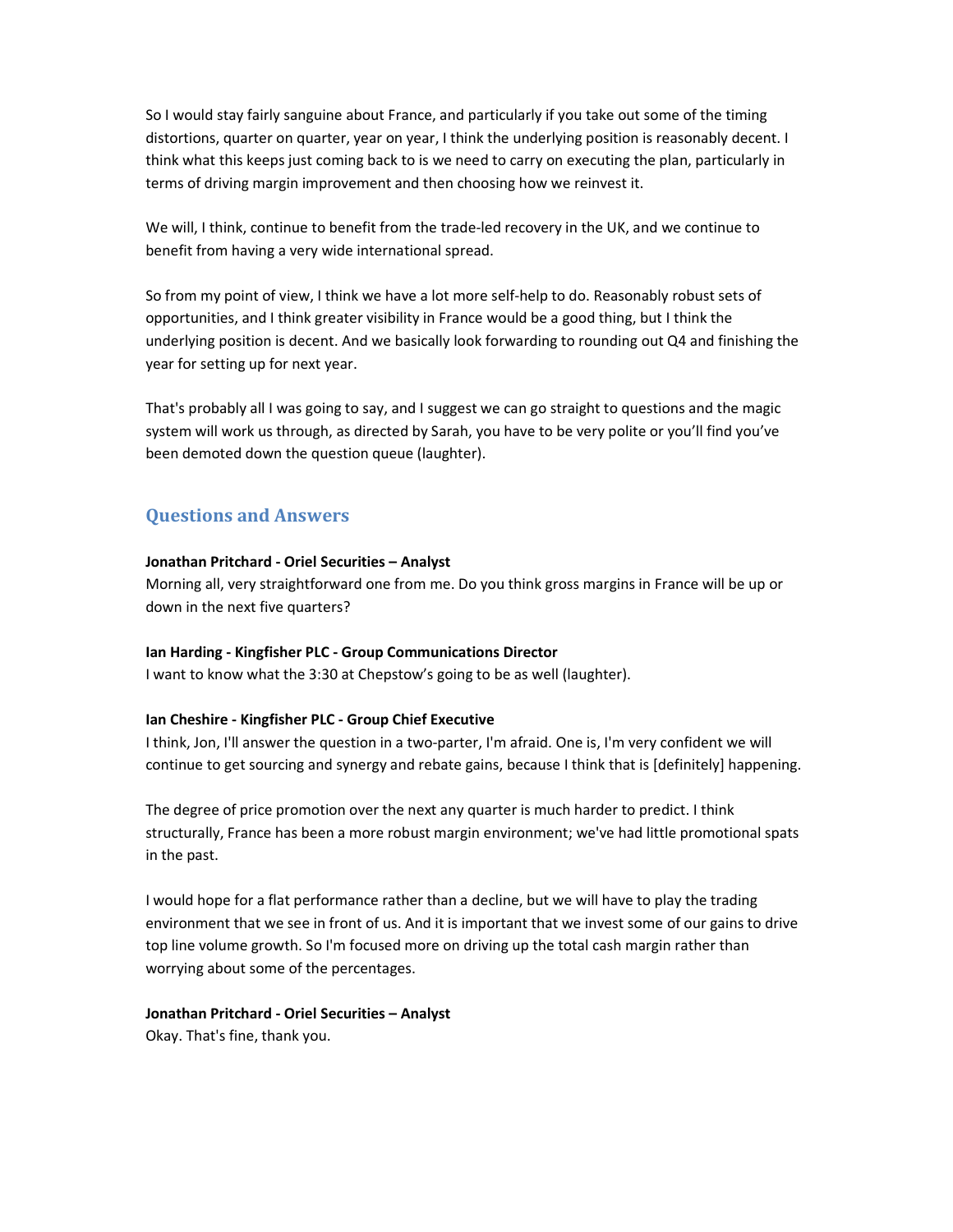### **Andy Hughes - UBS - Analyst**

Good morning team. A question just on the UK side. I know you mentioned that indoor was stronger and areas like flooring were better. Any sign that the project-related spend is picking up? So you're seeing more items per basket and higher average transaction value as well at B&Q?

# **Ian Cheshire - Kingfisher PLC - Group Chief Executive**

I'm sorry, by the way everyone, if it sounds like we're having a slight microphone issue in terms of clarity, so if I'm not coming across clearly, please shout, or rather, we'll do more shouting (laughter).

I think, Andy, there are early signs of that coming and particularly, I think flooring's a really interesting category, because it does tend to be the sort of project trigger type piece, as opposed to a bit of touching up paints around the place or the odd pot plant.

I think there are some signs that people are getting into that housing transactions bit and we'll start to drive more of those projects. It's not the main period for kitchens, but that was actually reasonably strong as well. So you look at it and go, it feels like there is a beginning of a bit of a stirring on that front, but it's not yet a big widespread recovery.

# **Andy Hughes - UBS - Analyst**

Right, okay. And just one on Poland as well. I know your gross margin in OpEx was a lot better, the flat like-for-like against a weak comp. What was the issue behind that?

### **Ian Cheshire - Kingfisher PLC - Group Chief Executive**

I think it's fair to say the quarter actually, the Polish retail sales had a pretty soft quarter, and quite whether we draw anything into that or not, not completely convinced.

I think the work that was done on price investment has supported -- as far as we can tell, we're outperforming the market, continue to outperform the market in Poland. It just looked like a slightly softer quarter than probably we might have hoped in terms of the rebound. But good profit performance.

#### **Andy Hughes - UBS - Analyst**

Great.

# **Sarah Levy - Kingfisher PLC - Director of Investor Relations**

And actually, Andy, on that, there was probably some of what we saw in B&Q, because we saw quite an uptick in seasonal in Poland in Q2, so that category was a bit softer in Q3 as well.

### **Andy Hughes - UBS - Analyst**

Right, okay. So it's nothing to do with the timing of where you've reduced prices, you get a slow burn elasticity in that.

### **Ian Cheshire - Kingfisher PLC - Group Chief Executive**  No.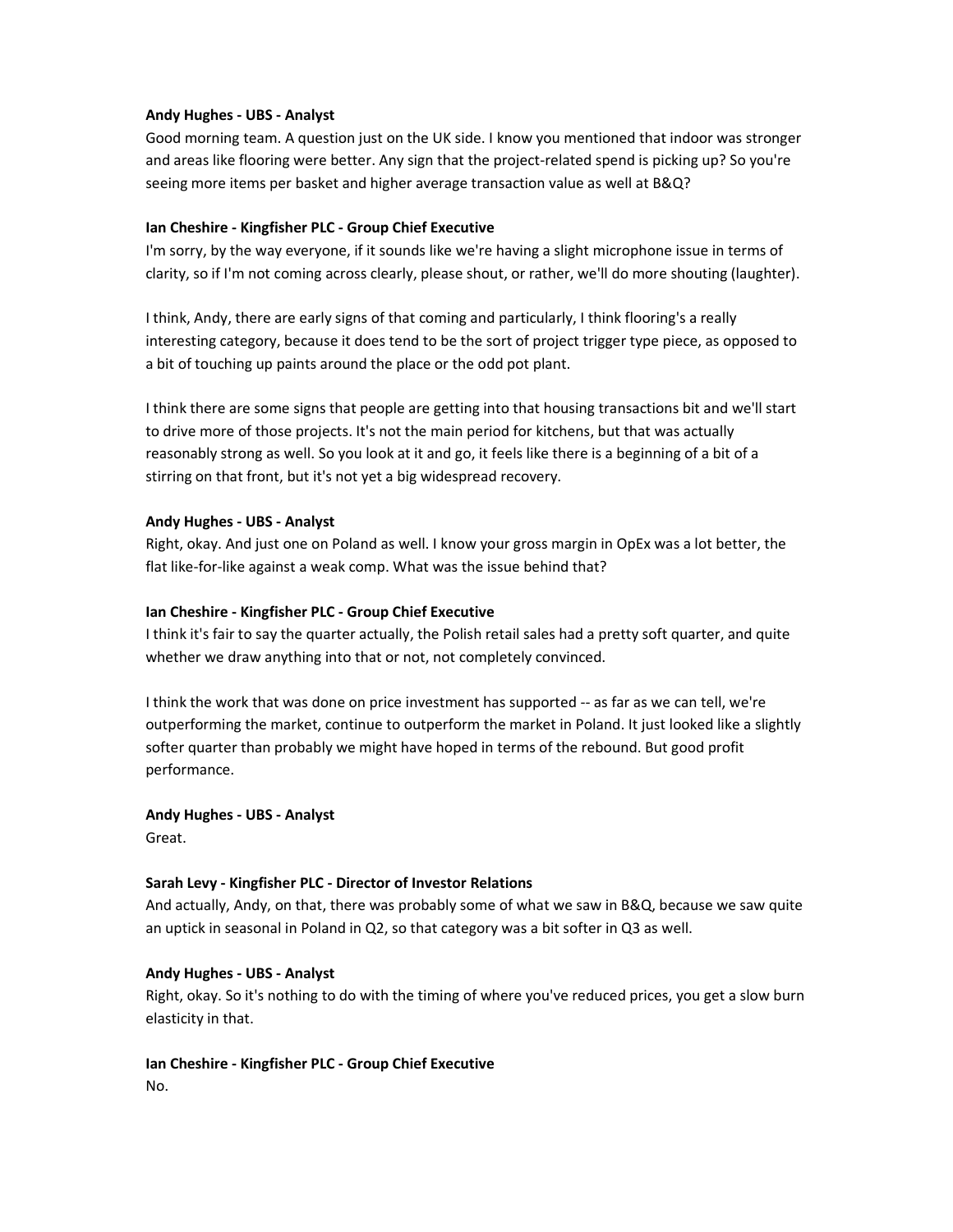### **Simon Irwin - Credit Suisse – Analyst**

Firstly, just go back to the UK; can you just talk a little bit more about the promotional stance that you took in the quarter? You mentioned a little bit in terms of price investment and I think that in showroom, you were also doing some promotions. Is this a change of stance following management changes, etc.?

And also, unless I didn't hear, you didn't appear to mention China. Can you just talk us through how you managed to lose GBP4 million with a 13% LFL?

# **Ian Cheshire - Kingfisher PLC - Group Chief Executive**

Okay. First of all on the promotional front, I don't think there was much change actually in the promotional stance. While the earlier work on price investments kicked off right at the beginning of the year with handy prices and the KBB piece was less, if anything possibly slightly less aggressive in that quarter than this quarter last year. So I don't think there's any shift.

Obviously, the new management team are busy looking at how to trade through particularly the January events and the spring into peak set up, and that's really their focus now. But I don't anticipate, if you like, a wholesale shift in pricing approach, and so I don't think that environment has necessarily altered.

In China the answer normally about LFL is, we make all our money in Q4 in China. I don't tend to look too worriedly at the underlying quarter-by-quarter numbers. And if I look at the trends in China, if I take out the cost of the Vivid trial we look like we are turning that core business to something very close to break even for the balance of the year, subject to understanding the cost of this disruption that we mentioned. As I think I've said previously, Simon, we would take a good long look at where we go in China early next year, and that remains on track**.** 

#### **Simon Irwin - Credit Suisse – Analyst**

And do you have a feel yet for how much the lost orders from the decoration centre will impact 4Q?

# **Ian Cheshire - Kingfisher PLC - Group Chief Executive**

The honest answer is, we've got a lot of internal estimates and there's quite a range on them. So I think I'd rather get to an actual number and then talk about it rather than try and put a finger out there in the air while we're in the middle of it. There's a range I would say between GBP0 million and GBP3 million that you could have in terms of impact. Now if it's GBP0 million than that won't be much of a conservation, but clearly we will have a conversation.

# **Simon Irwin - Credit Suisse – Analyst**

Great. OK. Thank you.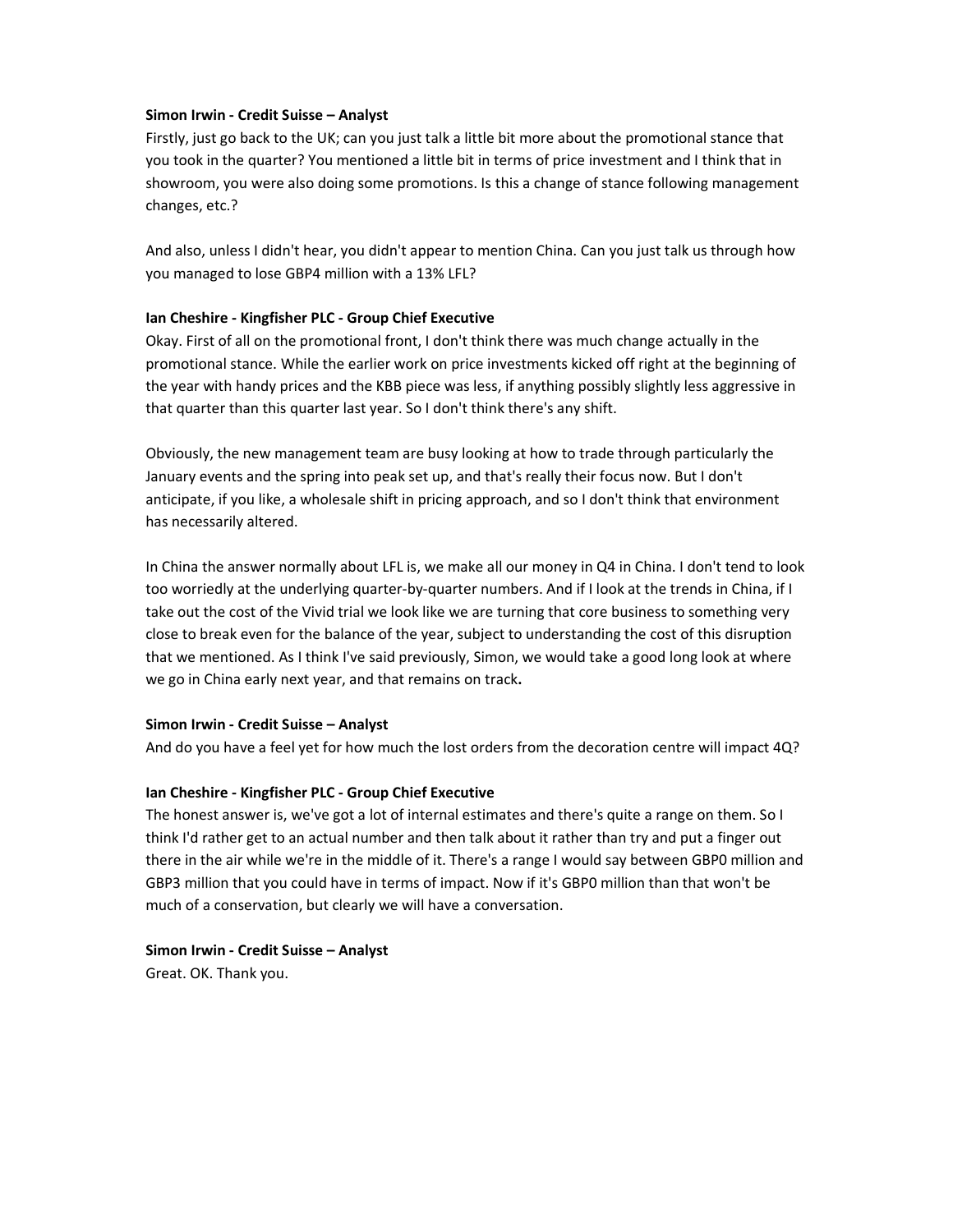### **Warwick Okines - Deutsche Bank Research - Analyst**

Hi everybody, just three questions on the UK, please. At B&Q, were you disappointed with your seasonal sales down 8%, or was this what you'd been planning for having seen Q2 so strong?

And I suppose related to that, how clean is your seasonal stock at the end of the period?

Secondly, can you just tell us whether the indoor number of plus 3% is including or excluding TradePoint, I'm not sure whether you split that out?

And then thirdly, I know you mentioned that the new team is looking at its trading stance for the next few periods, but just wondering if you could flesh out any other key priorities the team's looking at like store format or anything else? Thanks.

# **Ian Cheshire - Kingfisher PLC - Group Chief Executive**

Firstly, the seasonal sales really does reflect the fact that we sold a lot in Q3 last year at discount and we sold full margin at Q2 this year, so that's pretty sound and settled and we certainly have finished very clean. So from our point of view, although the optics may not look that exciting, that's actually a better, if you like, nine month result for us on seasonal, so happy with that.

Indoor plus 3% does not include TradePoint as I understand it, but I will double check that and come back to you. In terms of key points, Warwick, they are really looking at what I would describe as three areas across the board. One is, focus in terms of how can we do fewer things but really get to the things that move the dial, hence the review on trading; and with a view to, tying to the next point, which is simplicity, trying to simplify the organization so it can go faster and have more impact.

And the final bit, which is not a one week exercise, is a refocus on growth; again how do we unlock growth and that is really ultimately driven by the product offer, but also something to do with the way we drive the business. Format is a very active part of that consideration, so we're working on format plans at the moment, and Kevin will be talking about that when we get to the update at the prelims in March.

# **Warwick Okines - Deutsche Bank Research - Analyst**

That's great. Thanks very much.

#### **Chris Chaviaras - Barclays – Analyst**

Good morning guys, two questions from me as well. The first one, in the UK, can you remind us what percentage of sales in the UK is seasonal in 3Q and how does this change into 4Q? The first question.

#### **Ian Cheshire - Kingfisher PLC - Group Chief Executive**

About 20% is -- you're talking about just Q3?

**Chris Chaviaras - Barclays – Analyst** 

Yes, and how does this differ to 4Q?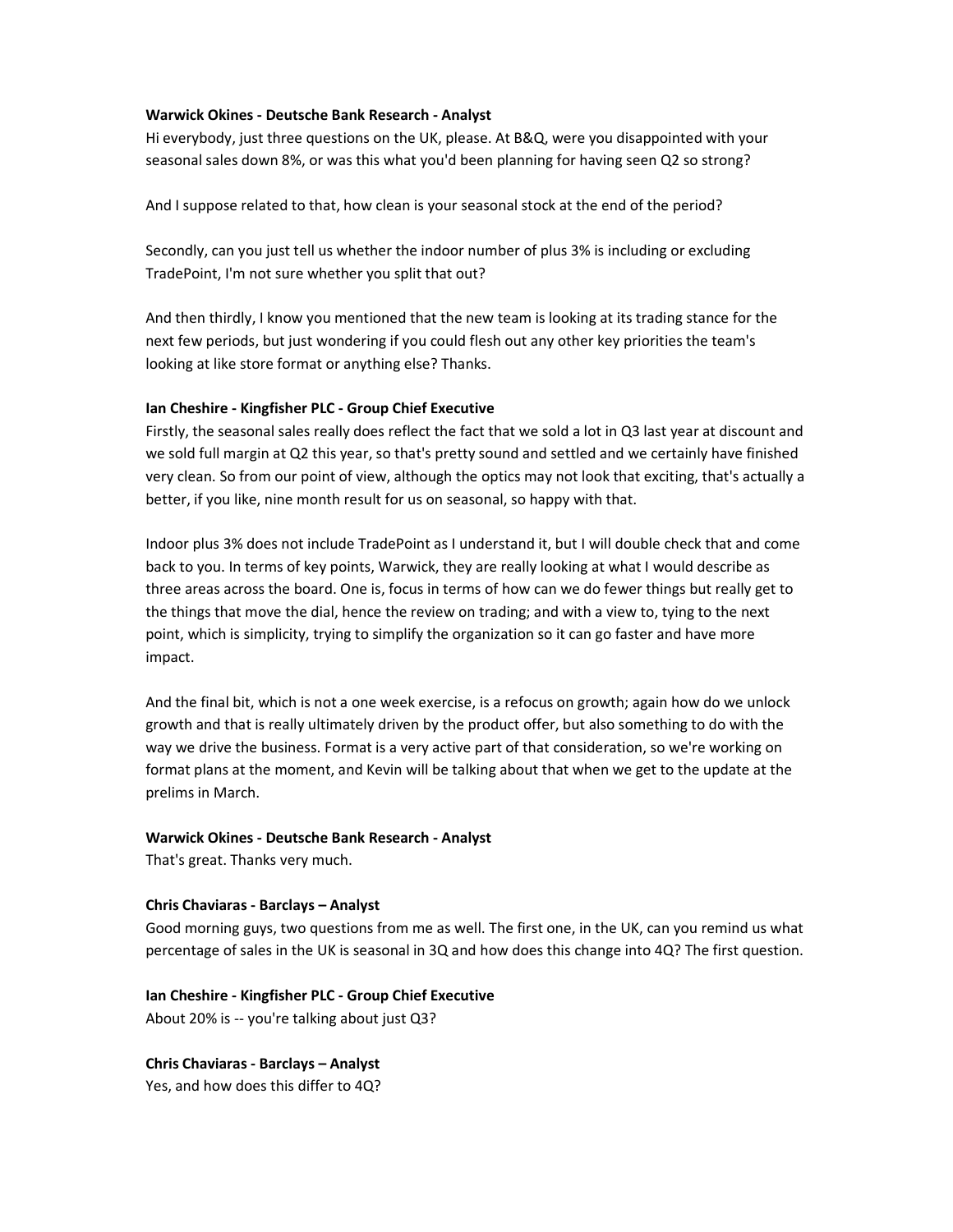### **Ian Cheshire - Kingfisher PLC - Group Chief Executive**

Q4 it declines a little bit, but it's completely different stuff, so it becomes Christmas trees and Christmas decs and it's a slightly lower percentage for very different products**.** 

### **Chris Chaviaras - Barclays – Analyst**

So you said for 3Q, though, it's 20% of the sales roughly?

### **Ian Cheshire - Kingfisher PLC - Group Chief Executive**

Correct.

# **Chris Chaviaras - Barclays – Analyst**

Then the second question is on the gross margin. I've noticed that you mentioned that there are selfhelp initiatives driving the gross margin in all the regions; that's quite feasible in Poland with a big improvement there. But then I guess, in the UK and in France, the promotional activity drives the gross margin down. Could you give a bit more colour, or maybe quantify if we isolate the self-help how much this impacted positively the gross margin in the UK and France?

### **Ian Cheshire - Kingfisher PLC - Group Chief Executive**

Firstly, if I take the UK, there's also an increasing structural shift as we do more trade business. The mix of the business produces the -- both the shift and mix produces the percentage gross margin achieved in the UK as a total. So structurally, we will end up, if you like, with a more resilient longterm lower margin trade business element to what we have, and that's quite an important part, whereas in France it was more about the margin was reinvested. But it's, again, a relatively consistent story, which shows continued growth from rebate sourcing synergy work.

The level of reinvestment there is quarter by quarter, and I think, from our point of view, if we can continue to generate 20 to 30 basis points and gains we can decide what we do with it. Now there will be periods and years, frankly, when we can potentially achieve more or less, depending on the timing of range reviews and particular tenders. But I think the consistent pattern is, over the years, we will continue to generate those gains. And the market level of promotion will have quite a big impact on how much we have to reinvest and how much we want to.

# **Karen Witts - Kingfisher PLC - Group Finance Director**

 In France, we were actually promoting nationally, we had a big Castomania campaign for Casto and Brico's 20th anniversary, so there was a lot of promotional activity around that.

# **Ian Cheshire - Kingfisher PLC - Group Chief Executive**

Which are obviously quarter specific.

 **Karen Witts - Kingfisher PLC - Group Finance Director**  Yes.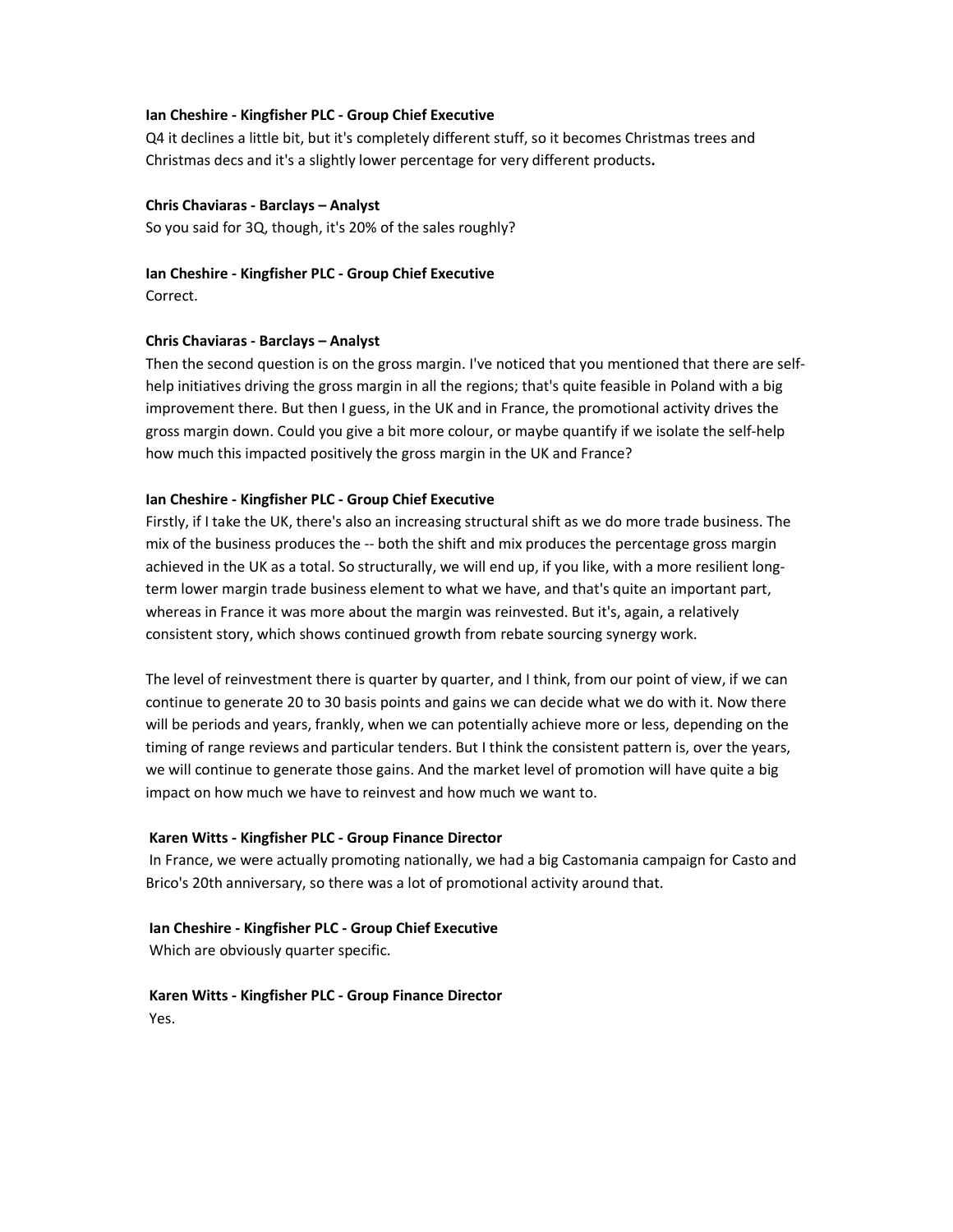#### **Chris Chaviaras - Barclays - Analyst**

 Okay. That's very helpful. And can I ask a third one that just crossed my mind now? You mention in the release that you have been investing in price both at B&Q and in Screwfix, but Screwfix then returned a plus 11% like for like, which was pretty robust by any standard. Do you think there that you could have promoted less and, more importantly, are you maybe concerned about your longterm position, given some discounters are becoming more aggressive in the market? What are your thoughts there?

# **Ian Cheshire - Kingfisher PLC - Group Chief Executive**

 If you look at the Builders Merchant Federation in September it was plus 10.9%, so Screwfix LFL up 11% is great, but it's, I think, more indicative of a general rising of the tide in the light end builders merchant sector. Within that, there's some decent competition, so you need to keep your prices sharp, and I think there's a continual need to keep driving your volumes. So I'm happy we've got the right level of promotional push in Screwfix.

I think, longer term, in terms of price investment for the UK we're being very selective about where we put it; it is to drive elasticity, and we expect it to pay back over 18 months type of period. As far as the discounters go they have a relevance in certain product categories where we need to be suitably careful about, particularly our opening price points, and then think about what it does for the overall range. But I'm extremely confident that the business has got a lot of firepower and can cope with the competitive shifts, as and when they come.

# **Chris Chaviaras - Barclays - Analyst**

Okay. Very helpful. Thank you very much.

# **Anne Critchlow - Societe Generale - Analyst**

 I've got two questions on the UK. First of all, B&Q market shares, any information you can give us there on how it's trending. I don't know whether you'll have it for Q3 but perhaps for Q2?

And then secondly on online, where I think you're getting more categories fully up online in terms of the product ranges. What went on there in Q3 and how did it affect the sales of those categories?

# **Ian Cheshire - Kingfisher PLC - Group Chief Executive**

 Okay. Firstly, it's actually a generically interesting point. In the quarter, out of the total Group profit of GBP271 million, GBP63 million [of that] was made in the UK, but highest market share of the questions, I note the interest. But the two things I'd say is market share, the shed share data for the quarter is that we slightly gained share for B&Q. My feeling is that in the shed market it looks like maybe Wickes was the person who was squeezed a little bit but it's 0.2% market share gain for the quarter, that's Q3.

Again, for the broader market, I think we were probably flat to maybe slightly down, which intakes include the grocers and the various other players in the market. So I think there is probably a slightly more solid market share than we've seen in some of the previous quarters. We are targeting individual areas of market share, and particularly flooring actually, is one I'd pick out as one which had a very good quarter.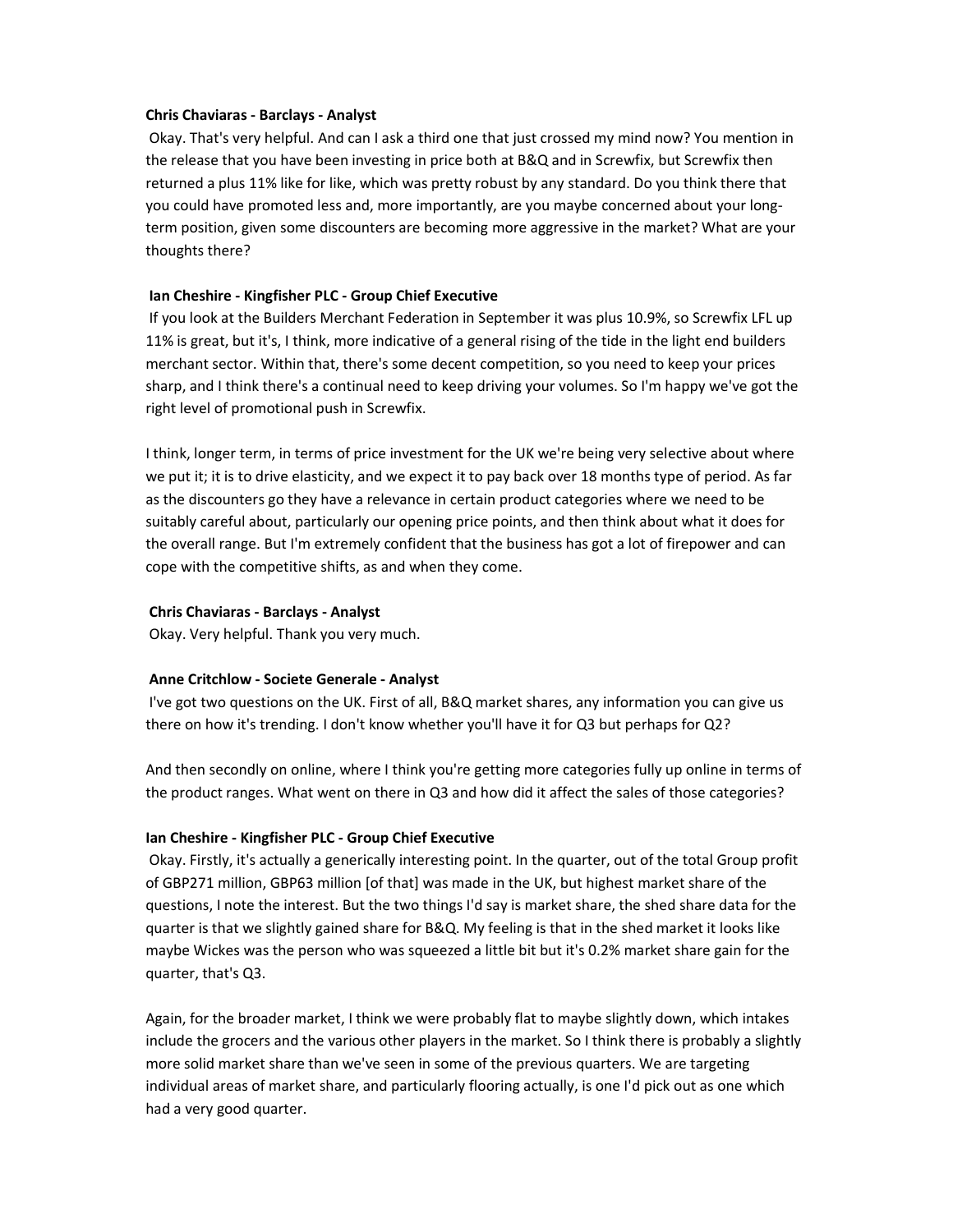Online, we've now got 26,000 transactional products on diy.com; that compares to about 7,000 a year ago. We are growing off a very, very small base, is the way I'd describe it, so year-on-year visits on diy.com are up 40% and, frankly, sales are up from the very small – it's a way of saying we've got very small sales, the sales are up over 100%.

I think for the future that's going to be very important, but right now it's a relatively small slice of the business but increasingly critical. And next year, with the rollout of Darwin, we're going to put a big push behind this area. So I think the trend at least is encouraging.

# **Anne Critchlow - Societe Generale - Analyst**

Thanks. And just remind us of the percentage of sales online, say, in the first half, please.

### **Ian Cheshire - Kingfisher PLC - Group Chief Executive**

 I don't think we've actually quoted a number, have we? It's well below 5%. We've not quoted the number yet just because I think, once we get to a consistent offering and we know what we've got, then we'll start disclosing them more routinely.

#### **Anne Critchlow - Societe Generale - Analyst**

Yes, thank you.

### **Jamie Merriman - Sanford C. Bernstein & Co., LLC - Analyst**

Good morning, thank you, two questions from me, if I could? The first one is just, on the UK, can you remind us where we are in terms of the store refit program and what you're seeing from the stores that have been converted?

And then with respect to Poland, I think you talked in the past about the potential to take out some of the store costs. Could you just update us on where you are there? Thanks.

#### **Ian Cheshire - Kingfisher PLC - Group Chief Executive**

 Okay. With the UK, if you take a longer-term view, we've just been through a five-, six-year cycle of refitting stores, really to bring them into, if you like, the current level of format. We're at the inflection point of what the next cycle of formats looks like and, again, one of the reasons for making a few changes was we need to just go faster and further in terms of the new format work that we saw earlier this year.

Kevin has got a specific team focused on that. So at the moment, we will be doing expanded refreshes, particularly on the stores where, hopefully, we're subdividing them, we can put refits in. But there isn't a big refit cycle yet that would reflect a new format; we're more trading with what we've got, and it is relatively complete before we start a new cycle.

In Poland, we remain very interested in the opportunities to take out operational cost, which we think we can now see. There's quite a lot of effort going in by the team, but that's probably going to be more next year activity than this year.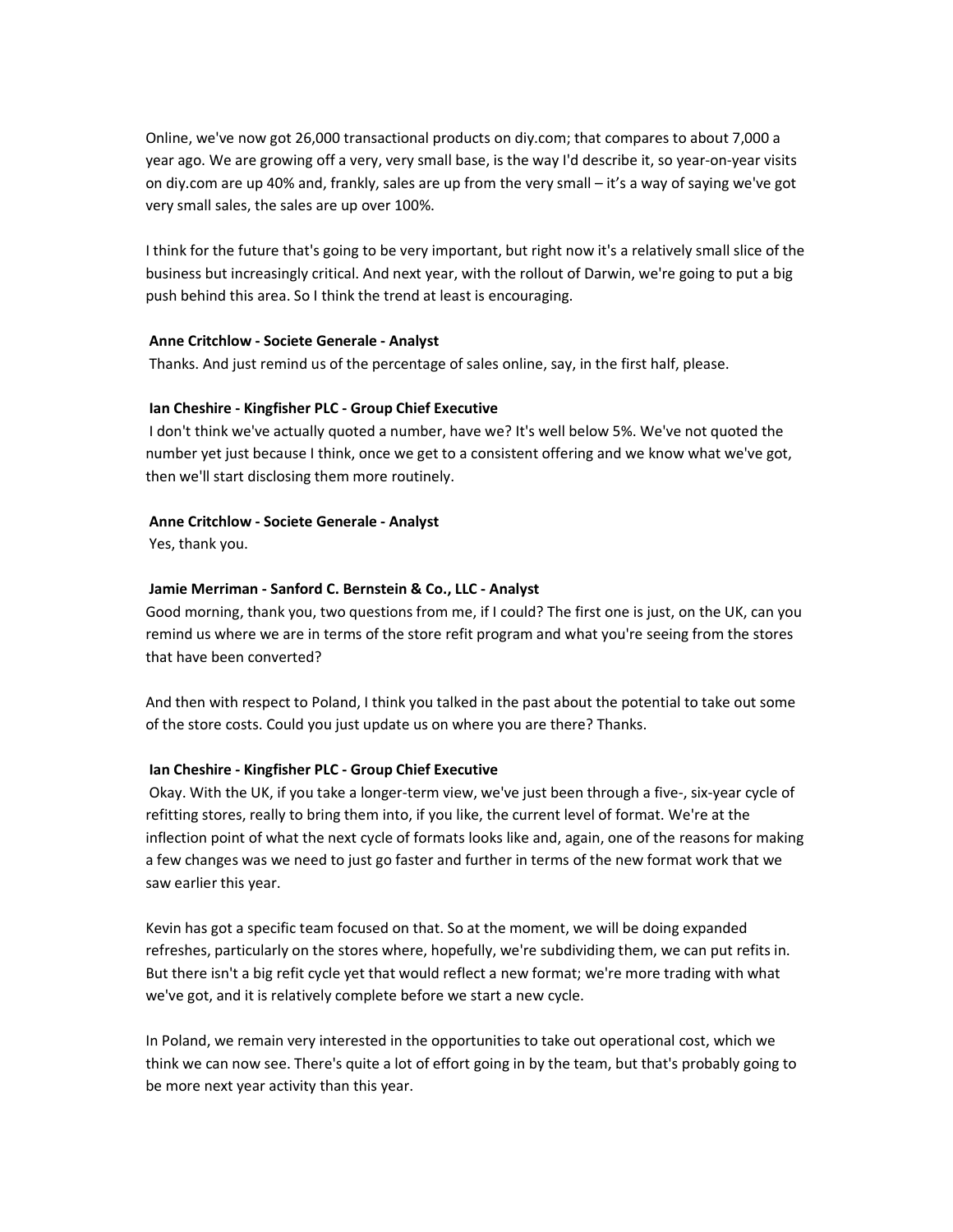# **Jamie Merriman - Sanford C. Bernstein & Co., LLC - Analyst**

Okay. Thank you.

### **Assad Malic - Citigroup - Analyst**

Morning guys, just two questions from me. Most of mine have been answered, thankfully, but just on costs and coming back to France, I understand the issue with regards to the timing in this quarter, but in terms of your roadmap, do you still see opportunity to take costs out into next year on a flatter, slightly negative like-for-like?

### **Ian Cheshire - Kingfisher PLC - Group Chief Executive**

 Yes. I think there are still clear opportunities. Some will get a bit more structural which, as you know, France is a bit harder to achieve. And over a midterm basis with things like IT refresh and process change, I think there is no reason to assume we can't generate further cost and benefit.

There is a challenge, as we've seen, with -- it's probably less so in France but more so with, say, the UK where, if you start to see volumes increase, the first thing you'll have to build back in is the bonus, which was obviously taken out when the sales aren't there, and that's a natural self-adjusting process the business model has.

But if I look at things like supply chain, end to end, [re-plan] and the opportunity to look at tasking in the store, there's been good steady progress over several years in France. I don't see any reason why we couldn't continue to improve sales per worked hour and some of the other ratios.

#### **Assad Malic - Citigroup - Analyst**

 Okay. And just coming back to the UK, can you maybe just update us in terms of your marketing plans? When should we really expect the new themes to really kick off?

### **Ian Cheshire - Kingfisher PLC - Group Chief Executive**

 I think we've had four weeks of the new management team, so I think it's a little bit harsh to get them to burst onto our screens with a whole new positioning. Obviously, the key trading period to get right is next Easter, and that's really the time when I think we would start to see some of the more refreshed themes.

In the meantime, we're focused more on marketing effectiveness and then, particularly, driving footfall to store. The store conversion numbers are pretty decent; it's so it's been a challenge in the last year or so it's been really around footfall.

So I would expect something in peak next year rather than anything next week, but you already see changes to what's been pushed on TV and what hasn't and how we're doing that. But, again, I don't particularly want to talk pre-Christmas events, January events for obvious competitive reasons.

 **Assad Malic - Citi - Analyst**  Okay. Thank you.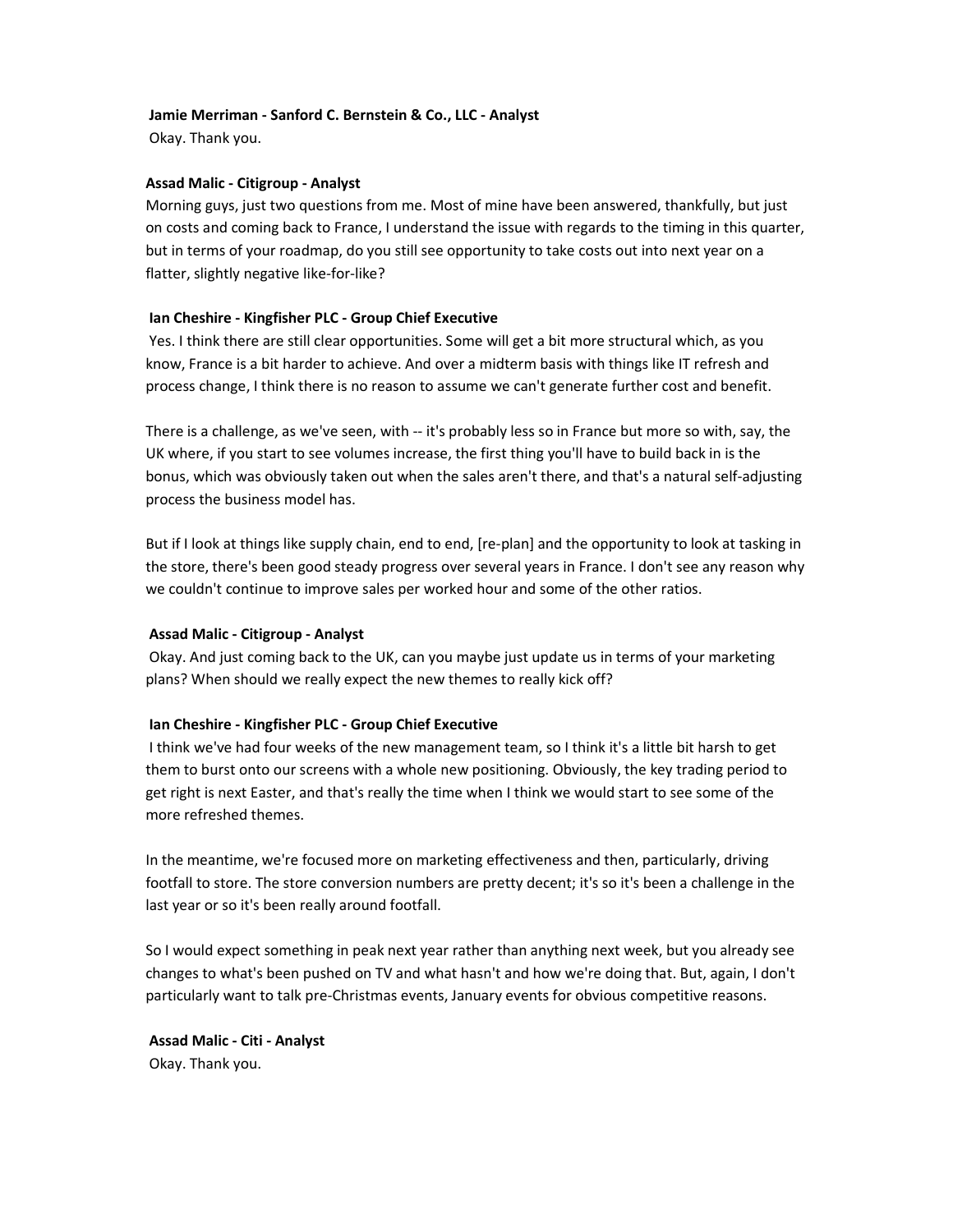# **Rob Joyce - Goldman Sachs & Co. - Analyst**

Good morning, a couple from me. Firstly, just on the B&Q space reduction. I don't know if you could tell us how much or what percentage of the space you're now in the process of applying to reallocate towards the supermarkets there and give us a quick update on how those stores, where you have actually done this, are trading?

The second one is just on CapEx, if you could just give us an update on where you see CapEx falling out for the year, given we're three quarters in and maybe an update on where you see that longer term? Thanks very much.

# **Ian Cheshire - Kingfisher PLC - Group Chief Executive**

 Okay. Three for one. On rightsize, it's about 4-5% of the space, is in the 18 or 19 stores that we're in the throes of. That's mostly now in the planning stage and so it depends a bit on the planners as to when that falls out and when we can refit it. And that's been a 12 to 18 month process, depending on which planners we're talking about.

That all looks like it's rolling on as we'd hoped, and really the only example we've got of a fully converted, fully trading is now the co-site in Belvidere. The early results for that are extremely positive and reinforce the desire to do more of those grocery-related deals.

So we will absolutely be looking at further tranches of stores where we think we can carry out similar things, but it's just a slow process courtesy of the planners.

On CapEx, I think we've guided on this and it's --

# **Karen Witts - Kingfisher PLC - Group Finance Director**

GBP350 million to GBP400 million.

# **Ian Cheshire - Kingfisher PLC - Group Chief Executive**

 Yes, about GBP350 million to GBP400 million, and then you get to this part of the year and there's a slightly mad dash to try and get CapEx spent before the budgets get hit next year. So I would have thought it's more at the lower end, but we'd probably stand by where we were.

And then in terms of future CapEx guidance, I think we're comfortablish with those sorts of ranges. The only comment we'd make is that -- which I think we've said to a number of people, if we saw persistent weaknesses in places like France, we would obviously turn down the CapEx tap because if the market's that hard, then returns get harder and we would, if you like, go into slightly more defensive mode, running more of a cash management than trying to inject a lot of capital-led growth.

But that's the case, accelerator/brake, depending on what you're faced with in terms of market conditions.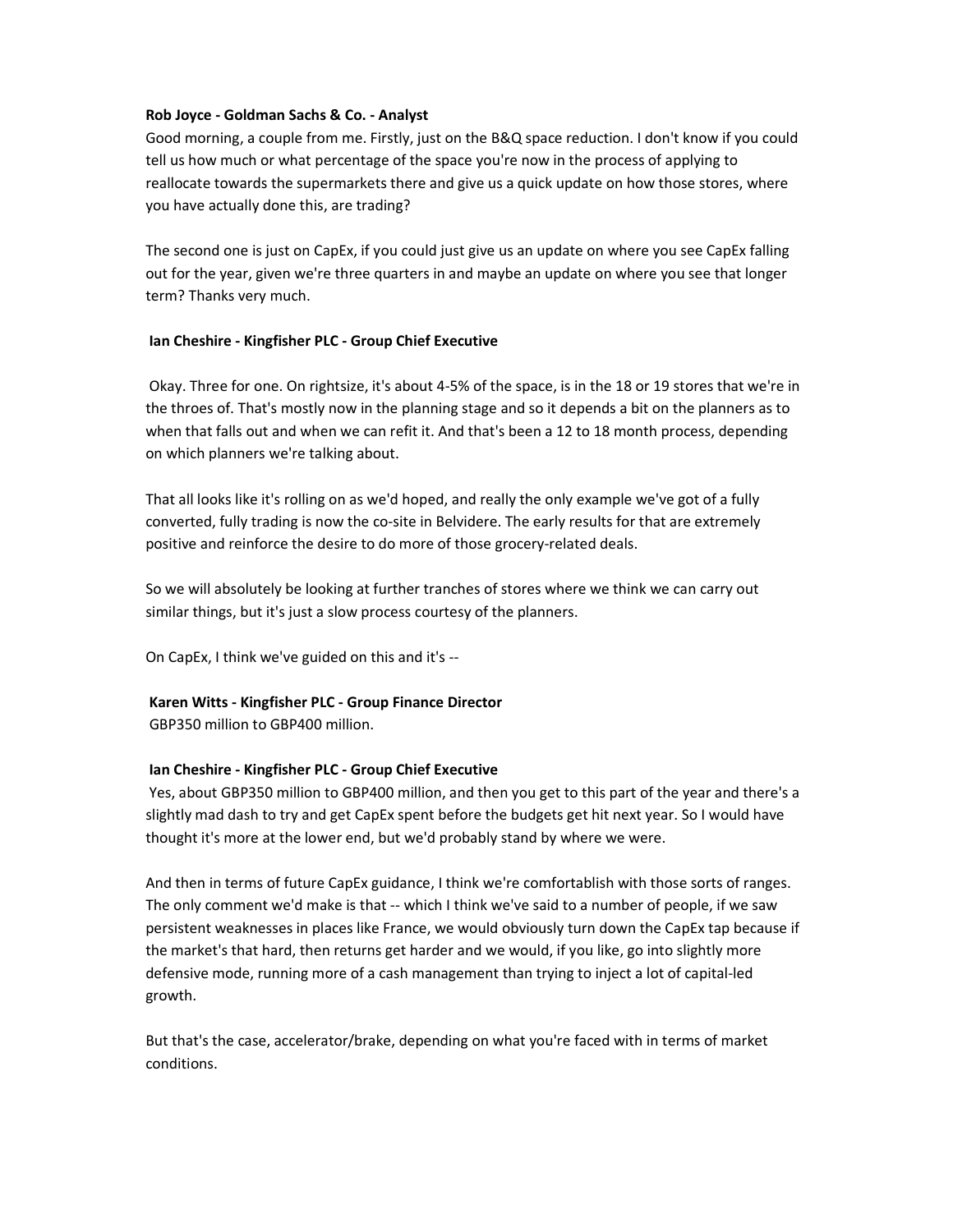### **Rob Joyce - Goldman Sachs & Co. - Analyst**

Okay. Thanks very much.

### **Fraser Ramzan - Nomura - Analyst**

Thanks very much good morning, just a question -- well, a couple of questions. Firstly, on France, I'm trying to get a clear picture in my mind of what the underlying cost picture is like there. So what kind of rate of underlying cost inflation should we expect, looking ahead? Obviously, we've got space to consider as we build out our cost assumptions too. But also the bonus position seems somewhat uncertain and, if I've understood correctly, you're saying that, with a focus on cash profit over percentage margin going forward as well, we need to think about that.

### **Ian Cheshire - Kingfisher PLC - Group Chief Executive**

 Okay. There's a slight distortion in the quarterly numbers. You've got GBP4 million of prior year release which you don't repeat, that's in bonus, and maybe GBP2 million of development costs. I think we roughly said GBP1.5 million or GBP2 million pre-opening, which, again, is not exactly comparable quarter to quarter.

There's about a 1% inflation assumption in terms of the cost base, plus the space growth on top of that, and a lot will depend on the rate of sales achieved to then factor that down to the bottom line. But if you exclude those areas, I think there was, in ratio terms, very little movement in the cost ratios for France in the quarter.

### **Karen Witts - Kingfisher PLC - Group Finance Director**

 Just one thing that's probably worth pointing out, and that is it's typical French Government, but when the French Government announced the wage tax credit, we were thinking that that would give us maybe GBP4 million to GBP5 million benefit in each quarter. In actual fact, they've managed to offset about half of that with an eco tax. So that's something that hit the quarter, but that piece will go forward.

#### **Fraser Ramzan - Nomura - Analyst**

 Right. And are you accruing bonus overall at a kind of level we should think of as being appropriate for the medium-term? Or, if performance improves looking forward, should we be building something more back in for next year because the numbers do bounce around a lot and I completely understand what you're saying on the quarter in terms of the release? But if performance were to improve at all next year, should we be building extra cost back in?

#### **Karen Witts - Kingfisher PLC - Group Finance Director**

Yes, you would work it back in.

# **Ian Cheshire - Kingfisher PLC - Group Chief Executive**

 Yes. Just mathematically, Fraser, I think you would see store bonuses pick up, and it's one of the big swing factors. It is designed that way in the sense that it is a sort of parachute when things go slightly down, and it is designed to be a flex on the way up, so it just will depend rather precisely on the exact amount of recovery.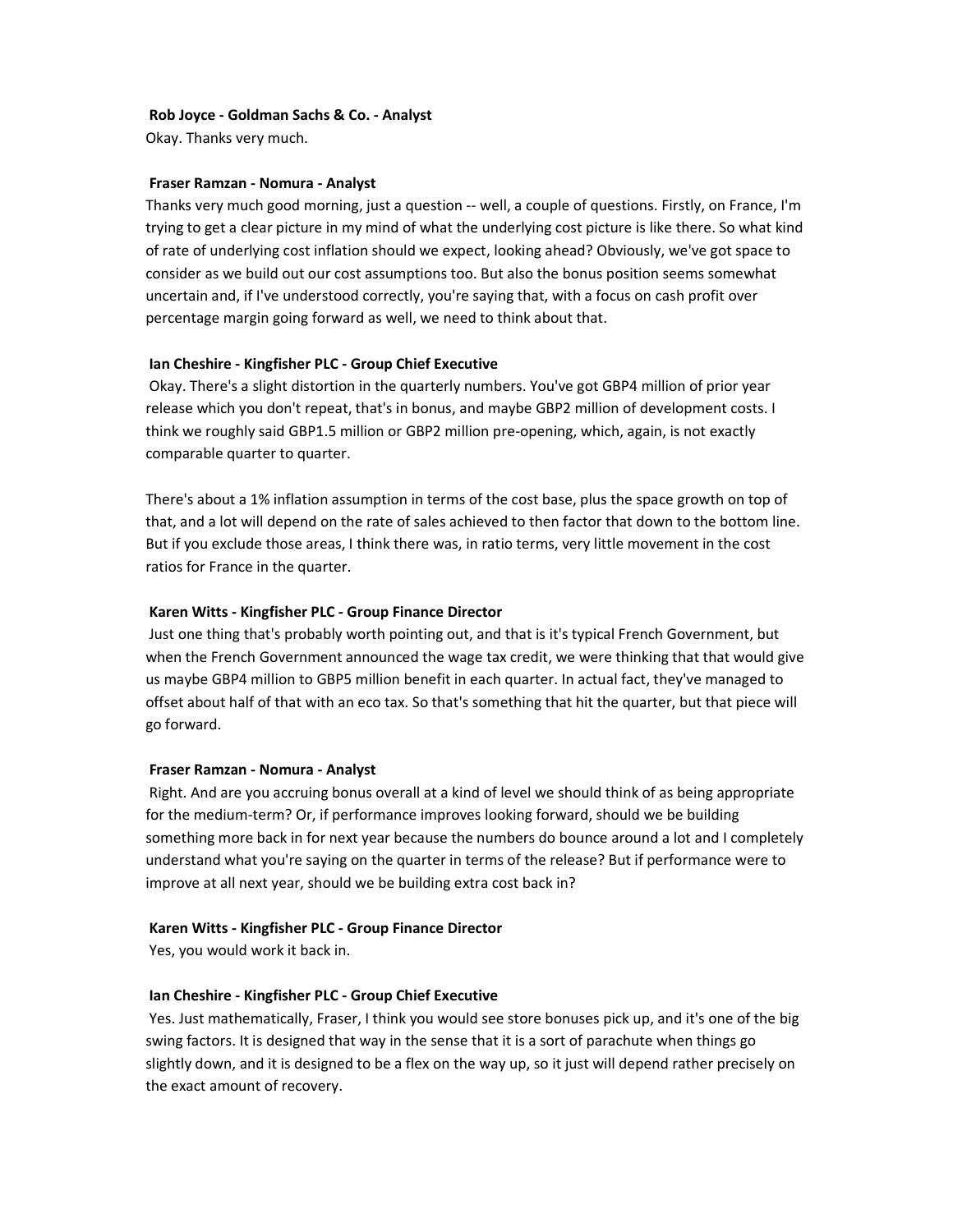#### **Fraser Ramzan - Nomura - Analyst**

 Okay. And then just a slightly more optimistic question. On Poland, obviously gross margin has been quite robust in the third quarter and I think most people are assuming it will continue to be so in the fourth quarter. Should that be something now, given you're well past annualizing your price investments, which you consider will wrap around nicely into next year, and is it all self-help driving the quantum of that gross margin improvement?

#### **Ian Cheshire - Kingfisher PLC - Group Chief Executive**

 Well, firstly, I think we are assuming that's more a normalized margin which would carry on, so we're not expecting further bouts of major price investment.

Secondly, I think there are quite a lot more things to come in terms of own label penetration and volume synergy deals with both Russia and Turkey.

So I would expect we should be continuing to be able to generate margin gains there, and then the question is where do they get put. But I think the margin upside remains there in Poland, not through raising prices.

#### **Fraser Ramzan - Nomura - Analyst**

Right, understood. Okay. Thank you. Thanks very much.

#### **Geoff Ruddell - Morgan Stanley - Analyst**

Morning everybody, I may be a little bit Kremlinologist about this, but I noticed in the press release this morning, Ian, that you're now enthusiastic about longer-term prospects where you used to be confident. I was wondering if I should read anything into that.

#### **Ian Cheshire - Kingfisher PLC - Group Chief Executive**

You're going to have to ask Ian Harding that.

#### **Ian Harding - Kingfisher PLC - Group Communications Director**

I got a Thesaurus for my birthday.

### **Ian Cheshire - Kingfisher PLC - Group Chief Executive**

It was probably on the grounds that I think I was worried I'd put exactly the same thing for the last four quarters. And while consistency, I think, is a great virtue, I think it was an attempt to find another verb or adjective. So I'm still feeling much as I was feeling I think is the -- (laughter).

#### **Geoff Ruddell - Morgan Stanley - Analyst**

Fine. That's absolutely clear. Great. Thanks very much.

### **Sarah Levy - Kingfisher PLC - Chief IR Officer**

Thank you very much. Annemarie?

#### **Operator**

There are no further questions queued at this time.